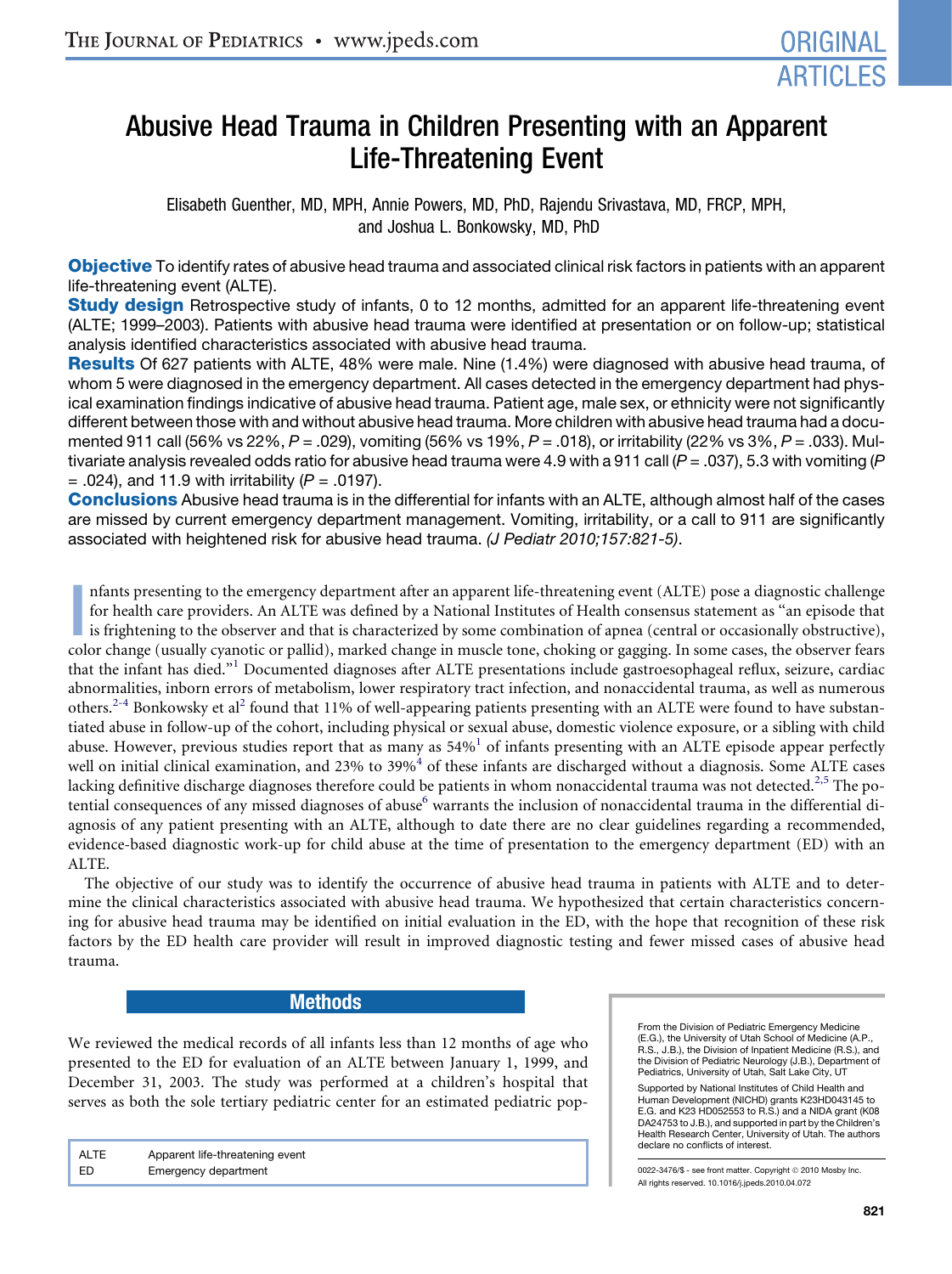<span id="page-1-0"></span>ulation of  $>1$  million children<sup>[2,7](#page-4-0)</sup> and is part of a 21-hospital not-for-profit health care system. Because ALTE is not used as a billing diagnosis, all records of children younger than 12 months of age were searched for keywords ALTE, altered mental status, apnea, breath-holding spell, choking, gastroesophageal reflux disease, hypotonia, lethargy, other convulsions, other neurology diagnosis, other respiratory diagnosis, pallor, seizures, sleep apnea, stiff, syncope, and unresponsiveness. Of 1148 patients identified through these criteria, 7 charts could not be located.<sup>[2](#page-4-0)</sup> All 1141 charts were reviewed to determine whether a patient met inclusion and exclusion criteria listed below (Figure 1).

Patients were included if they were 12 months of age or younger and had a clinical history of an ALTE defined as a sudden event consisting of one or more of the following that was concerning to the caregiver: (1) breathing irregularity (including apnea, choking, gagging); (2) color change (including cyanosis and pallor); (3) altered muscle tone (including hypotonia, hypertonia); (4) abnormal movements (including clonus); (5) altered mental status (including unresponsiveness). $<sup>2</sup>$  $<sup>2</sup>$  $<sup>2</sup>$ </sup>

Exclusion criteria included seizure associated with fever and age greater than 6 months, known seizure disorder, known history of intracranial or central nervous system disease (including shunt placement, hydrocephalus, or brain structural abnormalities), bronchiolitis or pneumonia diagnosed in the ED, abnormalities found on lumbar puncture consistent with infection, and known ingestion or medication overdose. Known genetic syndromes or metabolic disease with central nervous system involvement, known severe gastroesophageal reflux disease that was on treatment, known heart disease, and known lung disease requiring chronic home oxygen therapy (including bronchopulmonary dysplasia) were also excluded.

For those patients admitted more than once for an ALTE, data from the first admission only was included for analysis. The study was approved by the Institutional Review Boards of the University of Utah and the Utah Department of Human Services.

## Data Collection

Data abstracted from the charts included date of presentation, sex, race, whether parents called 911, whether ''rescue breaths'' were given by the parents, history of prior similar event(s), past medical history, history of prematurity, physical examination findings, the caretaker at the time of the ALTE, story discrepancy noted in the history provided by the parents, and a history of vomiting or irritability. Finally, we abstracted information on diagnostic management in the ED or hospital including any central nervous system imaging (head ultrasonography, computed tomography, or magnetic resonance imaging) and the result(s), skeletal survey and results, consults by ophthalmology and results, consults by the hospital child protection team, involvement of the State of Utah Division of Child and Family Services, and discharge diagnosis.



Figure 1. Patient enrollment. Flow diagram for enrollment of the ALTE cohort. A computer-based ICD-9 and keyword search was performed on a total of 187 903 patients during the study time period, including pediatric neurology in-patient consults, hospital admissions, and ED visits. A total of 1148 unique patients were identified, for whom 7 charts could not be located. A total of 514 patients were excluded. The final ALTE cohort for analysis consisted of 627 patients. (See Methods for complete details.)

#### Main Outcome Measures

All patients in the ALTE cohort were reviewed for diagnosis of abusive head trauma, both at the time of admission, as well as in follow-up (through December 31, 2003). Abusive head trauma was identified with the computerized medical record and also by cross-referencing the ALTE cohort to the Utah Division of Child and Family Services. Child abuse is defined by the State of Utah Division of Child and Family Services in conjunction with the Utah Code (Utah Code Ann.76-5-109) as "actual or threatened non-accidental physical or mental harm, negligent treatment, sexual exploitation, or sexual abuse."<sup>[8](#page-4-0)</sup> All cases included in the analysis were substantiated in a formal process by the state Division of Child and Family Services.<sup>8</sup>

#### Statistical Analysis

Descriptive statistics were used to characterize the study cohort. The  $\chi^2$  tests were performed to calculate odds ratios; the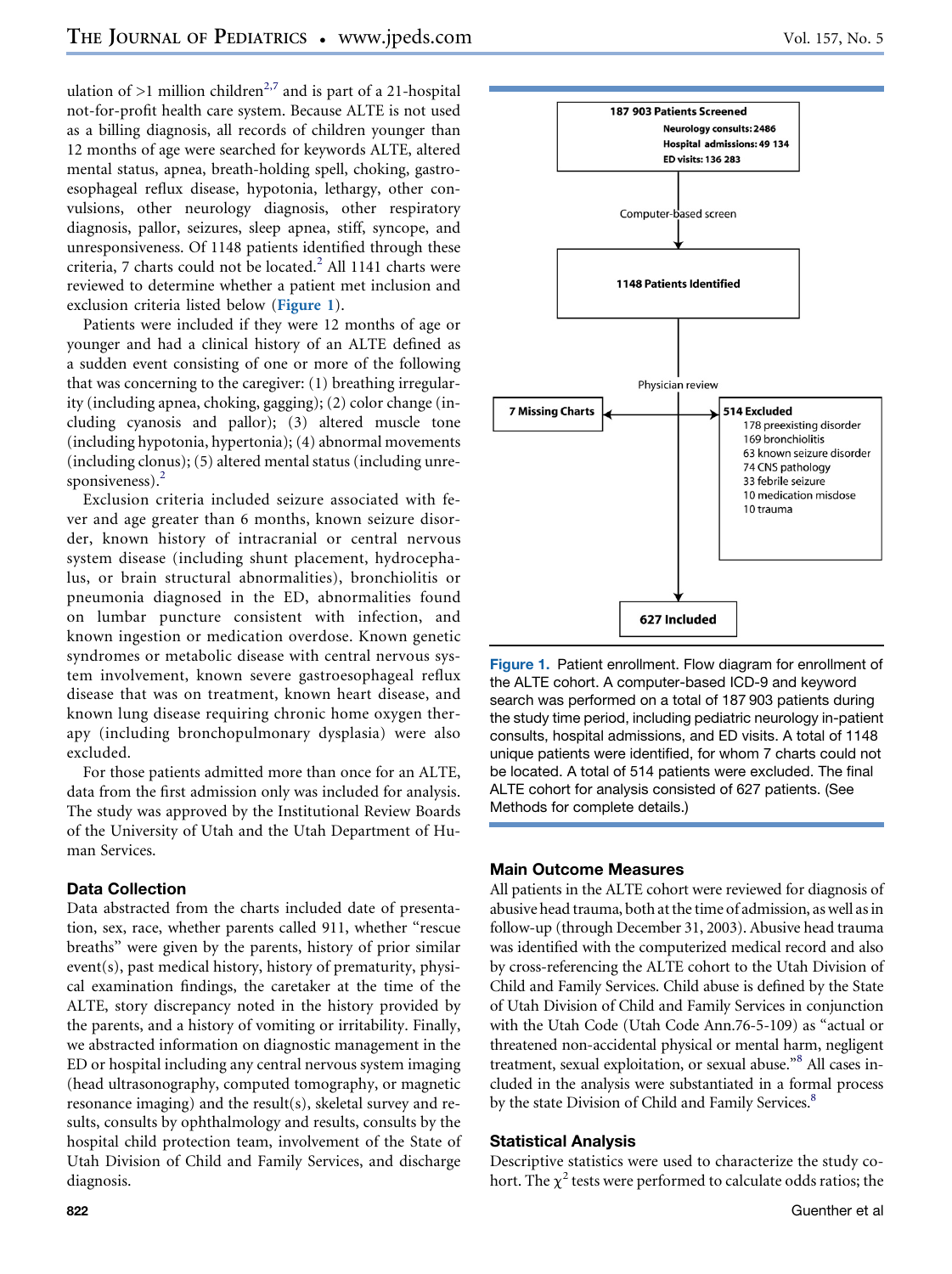Fisher exact test was used to calculate P values. Unadjusted bivariable analysis (contingency analysis) and multiple variable regression models to determine odds ratios were performed. To obtain the regression model, a model containing the predictor variables (added in forward, stepwise fashion) age, sex, preterm history, 911 call, seizure history, vomiting and history of irritability was performed. SAS software (SAS Institute, Inc., Cary, North Carolina) version 9.1.3 was used for analyses.

## **Results**

From a total of 187 903 patients, there were 1148 patients with an ALTE, of whom 627 met inclusion criteria ([Figure 1](#page-1-0)). Of the total patients, 301 (48%) were male, and the mean age was 2.8 months with a median age of 1 month. There were 104 (16.5%) patients born prematurely (gestational age less than 37 weeks), and most were white (Table I).

Of the total 627 patients, 9 (1.4%) were determined by the Division of Child and Family Services to have experienced abusive head trauma (Table II). Of the 9, the 5 patients who were diagnosed in the ED with abusive head trauma were reported to have abnormal physical examination findings including bruising (n = 2), bilateral retinal hemorrhages ( $n = 3$ ), or a bulging anterior fontanel ( $n =$ 2). The diagnosis of abusive head trauma was not made in 4 patients until either their hospitalization or a subsequent presentation and readmission.

Of the 4 patients in whom the diagnosis of abusive head trauma was not initially made, all were noted to have unremarkable physical examination results. Two of the children were observed in the hospital without neuroimaging studies but were then noted to have subdural hemorrhages on ED visits immediately after hospital discharge, and a retrospective review of a chest x-ray film of 1 of the children revealed evidence of rib fractures. Similarly, a third child was discharged to home from the ED having presented with apnea,

| Table I. Selected demographic, hospitalization, and<br>follow-up characteristics of infants with an ALTE |                  |            |  |  |  |
|----------------------------------------------------------------------------------------------------------|------------------|------------|--|--|--|
| <b>Characteristic</b>                                                                                    | Number (n = 627) | Percentage |  |  |  |
| Sex                                                                                                      |                  |            |  |  |  |
| Male                                                                                                     | 301              | 48%        |  |  |  |
| Female                                                                                                   | 326              | 52%        |  |  |  |
| Age                                                                                                      |                  |            |  |  |  |
| Mean                                                                                                     | 2.8 months       |            |  |  |  |
| Median                                                                                                   | 1 month          |            |  |  |  |
| Race                                                                                                     |                  |            |  |  |  |
| Caucasian                                                                                                | 347              | 78%        |  |  |  |
| Hispanic                                                                                                 | 63               | 14%        |  |  |  |
| Pacific-Islander                                                                                         | 6                | 1.3%       |  |  |  |
| <b>Black</b>                                                                                             | 4                | $0.9\%$    |  |  |  |
| Native American                                                                                          | 3                | 0.6%       |  |  |  |
| Asian                                                                                                    | 2                | 0.4%       |  |  |  |
| Unknown                                                                                                  | 19               | 4.2%       |  |  |  |
| Premature (<37 weeks)                                                                                    | 104              | 16.5%      |  |  |  |

|                    | Table II. Characteristics of abusive head trauma in the |  |
|--------------------|---------------------------------------------------------|--|
| <b>ALTE</b> cohort |                                                         |  |

| <b>Outcome</b>                     | <b>Number</b> | Percentage |
|------------------------------------|---------------|------------|
| Abusive Head Trauma                | 9             | 1.4%       |
| Diagnosed in emergency department  | 5             | 0.8%       |
| Diagnosed in first hospitalization | 2             | 0.3%       |
| Diagnosed at second presentation   | 2             | 0.3%       |
| Abnormal head CT scan result       | $9($ of $9)$  |            |
| computed tomography scan result    |               |            |
| Abnormal skeletal survey           | 1 (of 7)      |            |
| Abnormal fundoscopic exam          | 7 (of 7)      |            |
| Suggestive physical exam           | $5($ of $7)$  |            |

Total number of patients was 627.

vomiting, and lethargy, without neuroimaging but was found within 48 hours to have subdural hemorrhages. The fourth child underwent head computed tomography, the result of which was initially read as normal, but then was transferred to a tertiary care center with persistent seizures where the head computed tomography scan was noted to show subdural hemorrhages.

When compared with all patients with ALTE and adjusted for patient age, sex, and preterm history, the odds that a patient with ALTE had an abusive head trauma diagnosis were 27 times greater if pertinent physical examination findings were reported ( $P < .0001$ ). Similar to physical examination findings, documented story discrepancy was a high marker for abusive head trauma. When adjusted for patient age, sex, and preterm history, patients were 149 times more likely to be diagnosed with abusive head injury if story discrepancy was reported  $(P = .0002)$ .

When physical findings consistent with abusive head injury and story discrepancy were removed from the analysis, an unadjusted bivariate model showed no significant differences between patients with ALTE who had abusive head injury or not for patient age (4 vs 2.8 months,  $P = .32$ ), male sex  $(67\% \text{ vs } 48\%, P = .27)$ , history of prematurity  $(30\% \text{ vs. } 20\%,$  $P = .40$ ), reported ethnicity ( $P = .20$ ), seizures (44% vs 18%,  $P = .068$ , or reported rescue breaths (11% vs 8%,  $P = .54$ ). However, more children with abusive head injury had a documented 911 call (56% vs 22%,  $P = .029$ ), had a history of vomiting (56% vs 19%,  $P = .018$ ), or irritability (22% vs 3%,  $P = .033$ ) ([Figure 2](#page-3-0)).

Similarly, once suggestive physical examination findings for abusive head trauma and discrepancy with history were removed from the model, a multiple variable regression model containing the predictor variables (added in forward, stepwise fashion) age, sex, preterm history, 911 call, history of prior ALTE, seizure history, vomiting, and history of irritability revealed the odds a patient with ALTE had an abusive head trauma diagnosis were as follow: 4.93 times greater if a 911 call is reported or documented ( $P = .037$ ), 2.39 times greater with a history of prior ALTE event ( $P = .45$ ), 9.4 times if reporting seizures ( $P = .011$ ), 5.30 times if vomiting ( $P =$ .024), and 11.89 times if irritable ( $P = .020$ ). Although data were collected on the child's primary caretaker at the time of the ALTE, following adjustment for patient age, sex, and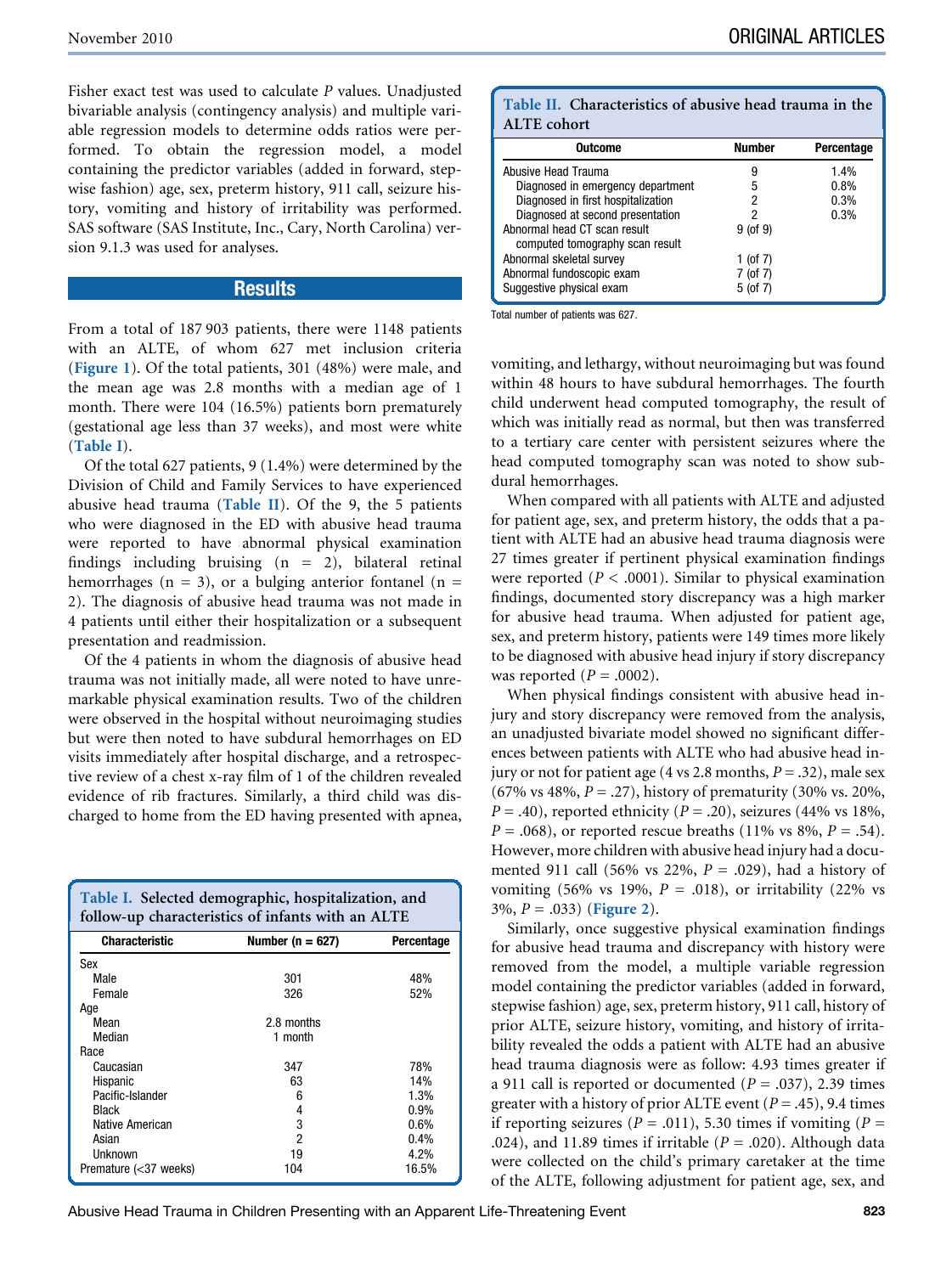<span id="page-3-0"></span>

Figure 2. Percentages of clinical characteristics predicting abusive head trauma. Percentages (*y-axis*) were calculated for the percentage of infants with ALTE who had abusive head trauma (*solid bars*), compared with the nonabuse ALTE cohort *(clear bars)*, comparing different clinical risk factors (*x-axis*), by use of bivariate analysis. *Asterisk* indicates *P* < .05.

preterm history, the model containing the caretaker variable was too unstable to interpret.

# **Discussion**

Our study shows that abusive head trauma is a significant diagnosis in the ALTE patient, making up more than 1% of cases, yet in cases without physical examination findings the diagnosis is often missed in the ED setting. Although the differential diagnosis for ALTE remains extensive and diverse, $2-4$  abusive head trauma has consistently been included in this differential.<sup>[2,9,10](#page-4-0)</sup> In our study, however, almost onehalf of patients with abusive head trauma were not diagnosed in the ED setting despite the fact that this study was performed at a tertiary children's hospital staffed by physicians with pediatrics certifications. In cases in which pertinent physical examination findings were documented, the diagnosis was consistently made. This may be due to the nature of the physical examination findings, such as bruising in the premobile infant $11$  and retinal hemorrhages, both of which are highly suggestive for abusive head trauma in infants.<sup>[12,13](#page-4-0)</sup> It is also likely that, once abusive head trauma is considered, there is better documentation of possible discrepancies in the history. It is the cases in which there are no documented physical examination findings that the diagnosis appears to have been missed.

It is difficult to ascertain from this study whether there were pertinent findings that were missed and therefore not documented, or whether there is a group of patients in whom there are no appreciable findings on physical examination despite abusive head trauma resulting in intracranial hemorrhage. Previous literature supports the unique challenge of making the diagnosis of abusive head trauma both in the  $ED^{14,15}$  $ED^{14,15}$  $ED^{14,15}$  and inpatient settings.<sup>[16](#page-4-0)</sup> This may stem from many reasons including a lack of comfort with recognition

of abusive head trauma $^{\rm 14,17}$  $^{\rm 14,17}$  $^{\rm 14,17}$  and the legal repercussions of di-agnosing abuse.<sup>[18](#page-4-0)</sup> Furthermore, as in our study, Loiselle et al<sup>[16](#page-4-0)</sup> found that children diagnosed as inpatients with physical abuse were less likely to have physical findings. It appears that the difficulty in making this diagnosis transcends the presenting chief complaint and makes the recognition of clinical predictors that much more significant.

Importantly, we found that in those patients in whom no suggestive physical examination findings were appreciated, either in the ED or the inpatient settings, there are several clear historical clinical predictors in the child with ALTE for the increased risk for abusive head trauma. These included a history of vomiting, irritability, seizures, or a call by the caretaker to emergency medical services (911 call). Because the overall rate of either positive ED diagnostic evaluations or significant medical interventions during ED evaluation of infants after an ALTE is low, limited ED diagnostic evaluation and a period of observation has been recommended[.19](#page-4-0) The findings of our study, however, support previously published recommendations that occult head trauma caused by physical child abuse should be considered in all well-appearing patients presenting with ALTE.<sup>[2,9](#page-4-0)</sup> Thus the ED health care provider should consider brain neuroimaging or ophthalmologic consultation in the evaluation of patients with ALTE with nonsuggestive initial presenta- $tions<sup>20,21</sup>$  $tions<sup>20,21</sup>$  $tions<sup>20,21</sup>$  so as not to miss abusive head injury. This possibly could result in catastrophic outcomes for the child if missed.[6,22-24](#page-4-0) Furthermore, recent recommendations from the American Academy of Pediatrics encourage pediatricians to develop skills in the recognition of signs and symptoms of abusive head injury, and ''consult with pediatric sub-specialists when necessary."<sup>[25](#page-4-0)</sup> Finally, future research will need to explore a cost/benefit analysis of obtaining these studies in high-risk subgroups of patients presenting with ALTE.

There were several limitations to this study. First, despite the extensive size of our ALTE cohort, the overall number of abusive head trauma cases was limited, and both the small numbers of abusive head trauma cases and random variations might have had statistically significant effects on our conclusions. Second, the data were collected retrospectively. Third, it is possible that there may have been migration of children out of the state during the study period, which may have resulted in underascertainment of subsequent abusive head trauma cases. Fourth, we excluded some patients with known prior medical history (such as a history of seizures) who could still have been at risk for abusive head trauma. Finally, the single setting may impact generalizability of our findings.

Strengths of this study include the large size of the ALTE cohort, our inclusion of both well- and ill-appearing infants presenting to the ED with the diagnosis of ALTE, our ability to access state records for extended follow-up, and the availability of reliable data on these cases.

We conclude that the infant presenting to the ED with a history of ALTE is at risk for abusive head trauma even in the absence of exam or history findings. Almost half of all